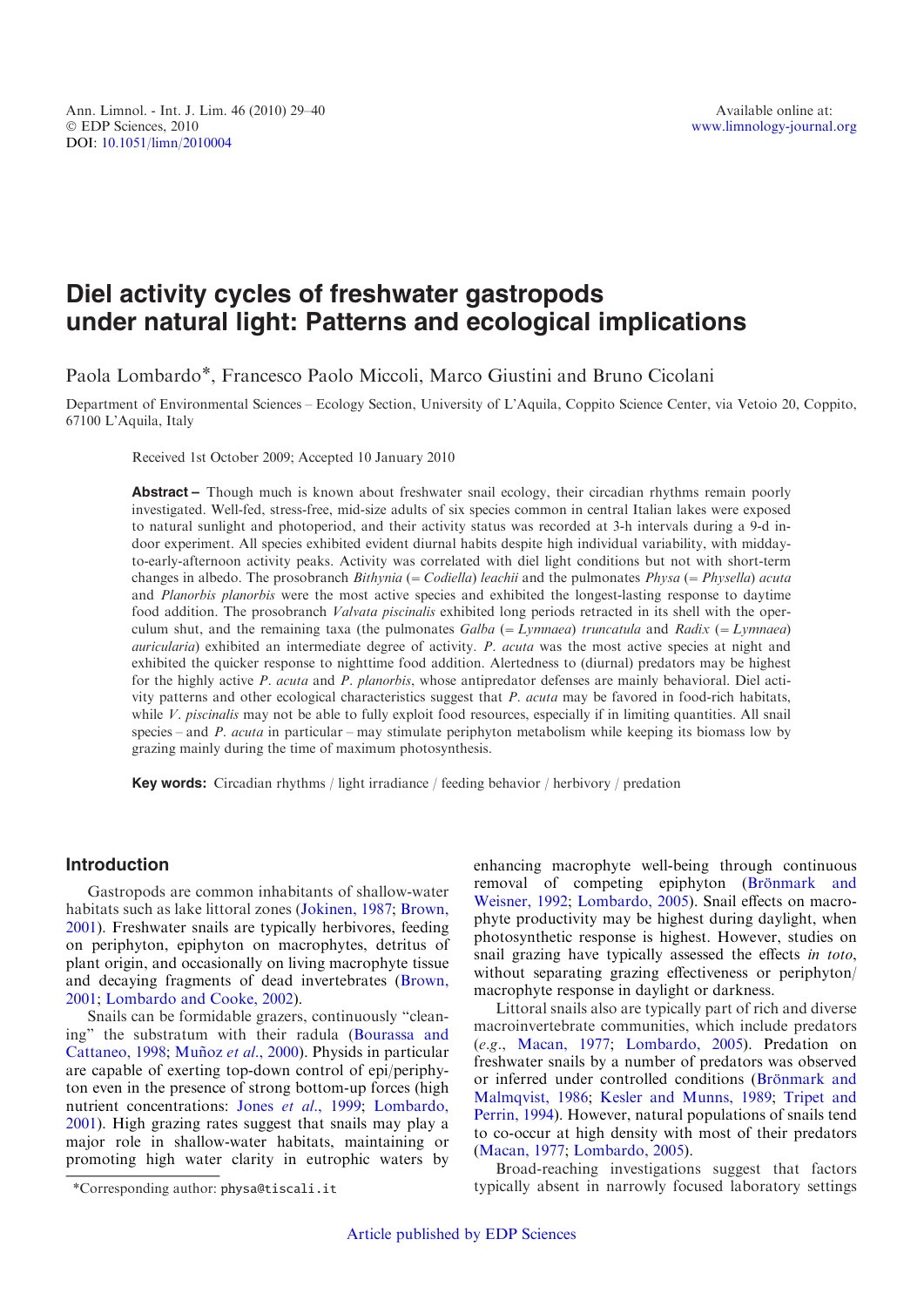<span id="page-1-0"></span>**Table 1.** Descriptive characteristics and shell size at  $t_0$  of the six species of gastropods investigated, listed alphabetically. Shell size was taken as diameter for *P. planorbis*, and as height for all other species ( $n=12$  for all).

| <b>Species</b>                                                    | Subclass: family           | Shell size at $t_0$ (avg $\pm$ std. err., in mm) |
|-------------------------------------------------------------------|----------------------------|--------------------------------------------------|
| <i>Bithynia</i> (= <i>Codiella</i> ) <i>leachii</i> Sheppard 1823 | Prosobranchia: Bithyniidae | $6.8 + 0.2$                                      |
| $Galba (= Lymnaea)$ truncatula O.F. Müller 1774                   | Pulmonata: Lymnaeidae      | $19.4 + 0.9$                                     |
| $Physa (= Physella) acuta Draparnaud 1805$                        | Pulmonata: Physidae        | $11.0 + 0.7$                                     |
| <i>Planorbis planorbis L.</i> 1758                                | Pulmonata: Planorbidae     | $8.8 + 0.2$                                      |
| Radix (= Lymnaea) auricularia L. 1758                             | Pulmonata: Lymnaeidae      | $17.4 + 0.9$                                     |
| Valvata piscinalis O.F. Müller 1774                               | Prosobranchia: Valvatidae  | $4.7 + 0.2$                                      |

may mitigate the potential devastating effects of predators on snails at the community level. For example, some snails are capable of rapid changes in their life histories or shell shape or thickness to minimize predatory losses [\(Crowl](#page-9-0) [and Covich, 1990;](#page-9-0) [DeWitt](#page-9-0) et al., 2000; [Lakowitz](#page-10-0) et al., [2008](#page-10-0)). Using a simplified littoral food web, [Lombardo](#page-10-0) [\(1997\)](#page-10-0) found that, despite some losses, snails increased in relative abundance thanks to preferential damselfly predation on other prey. [Macan \(1977\)](#page-10-0) partly explained the conundrum of natural high-density snail–planaria assemblages with planarian low predatory efficiency coupled with high ability to withstand long periods of starvation.

However, other factors potentially contributing to the seemingly stable natural snail–predator coexistence remain largely unexplored. Though recognized – along with food and space – as one of the major niche dimensions (e.g., [Pianka, 1976](#page-10-0)), time remains inexplicably underexplored as a factor potentially separating naturally cooccurring species by means of temporal partitioning of the habitat, or by diel differences in behavior. While some information on temporal habits is available for predators (e.g., Brönmark and Malmqvist, 1986), very little is known about snail diel behavioral patterns that may influence the outcome of predator–snail interactions.

Though circadian rhythms may be disrupted by stress (e.g., [McDonald, 1973\)](#page-10-0), the few studies on freshwater snail behavior suggest distinct diurnal, nocturnal, or dawn/ crepuscolar habits [\(Beeston and Morgan, 1977](#page-9-0); [Morgan](#page-10-0) [and Last, 1982;](#page-10-0) [Pimentel-Souza](#page-11-0) et al., 1984; [Rotenberg](#page-11-0) et al.[, 1989](#page-11-0); see also the review in [Dillon, 2000\)](#page-9-0). However, such studies have employed artificial light conditions and/ or have focused on economically important species (e.g., intermediate hosts of human parasites). We have determined diel activity patterns for six species of freshwater gastropods common in lake littoral habitats of central Italy, under stress-free, natural-light conditions. The purpose of the investigation was to establish if these species have inherent diurnal or nocturnal habits, and if they partition daily activity temporally.

## Materials and methods

#### Study organisms

The six species of gastropods investigated (Table 1) are common in hardwater, permanent lakes throughout Italy and have a pan-European distribution [\(Girod](#page-10-0) *et al.*, 1980; [Bank, 2007\)](#page-9-0). The four pulmonate species are thin-shelled, while the two prosobranchs have a sturdier, thicker shell. All species, except  $Bithynia (= Codiella)$  leachii, are hermaphroditic. Sexual dimorphism for *B. leachii* is not apparent. Except for Valvata piscinalis which is negatively affected by water temperatures above  $\sim$ 23–25 °C ([Burgmer](#page-9-0) et al., 2007; [Mouthon and Daufresne, 2008](#page-10-0)), all species are adapted to warm (temperature  $\sim$  25–32 °C), relatively oxygen-poor, and/or eutrophic waters [\(Berg and](#page-9-0) [Ockelmann, 1959](#page-9-0); [Girod](#page-10-0) et al., 1980; [Costil, 1994;](#page-9-0) [Ferreri,](#page-10-0) [1995](#page-10-0); authors' personal observations). All species are herbivorous on periphyton and/or detritus [\(Brown, 2001;](#page-9-0) [Lombardo and Cooke, 2002;](#page-10-0) [Mouthon and Daufresne,](#page-10-0) [2008](#page-10-0)); bithyniids and valvatiids may also filter-feed on suspended particles [\(Kabat and Hershler, 1993](#page-10-0); [Mouthon](#page-10-0) [and Daufresne, 2008\)](#page-10-0). Nomenclature follows [Dillon](#page-9-0) et al.  $(2002)$  for *Physa* (= *Physella*) *acuta* and **Bank** (2007) for all other species.

Experimental snails were randomly picked from longterm laboratory cultures comprising the descendants of individuals originally collected in Lake Ventina (P. acuta) or nearby Lake Piediluco (all other species)  $(42^{\circ}32'N,$ 12°44'E; WGS 84 coordinates) starting from October 2007. The two source lakes are hardwater, mesoeutrophic, seemingly hydrologically connected, and are located in central Italy within the River Tiber watershed (Gaino et al.[, 2001\)](#page-10-0). Snails naturally co-occurred with invertebrate predators such as leeches and/or dugesiid planarias [\(Gaino](#page-10-0) et al., 2001; authors' personal observation). Snails were reared at the Department of Environmental Sciences of the University of L'Aquila in shallow-water, predator- and parasite-free containers with lake water, periphyton-covered coarse-gravel substratum, and macrophyte fragments, all coming from the source lakes. Material from different lakes was kept in separate aquaria. The original lake water in parent aquaria was gradually diluted and eventually replaced with tap water over several weeks. Experimental snails hatched from intact egg clutches that were transferred into clean, tapwater aquaria before hatching to obtain parasite-free and predator-naïve individuals (Dr. Elżbieta Żbikowska, Mikolai Kopernikus University of Toruń, PL, personal communication). Water was replaced weekly to bimonthly to avoid accumulation of toxins, pheromones, or bacteria that may have caused stress and altered snail biology and behavior (e.g., [Chaudry and Morgan, 1987\)](#page-9-0). Cultured snails were fed *ad libitum* with natural epi/periphyton and decaying plant fragments, integrated with commercially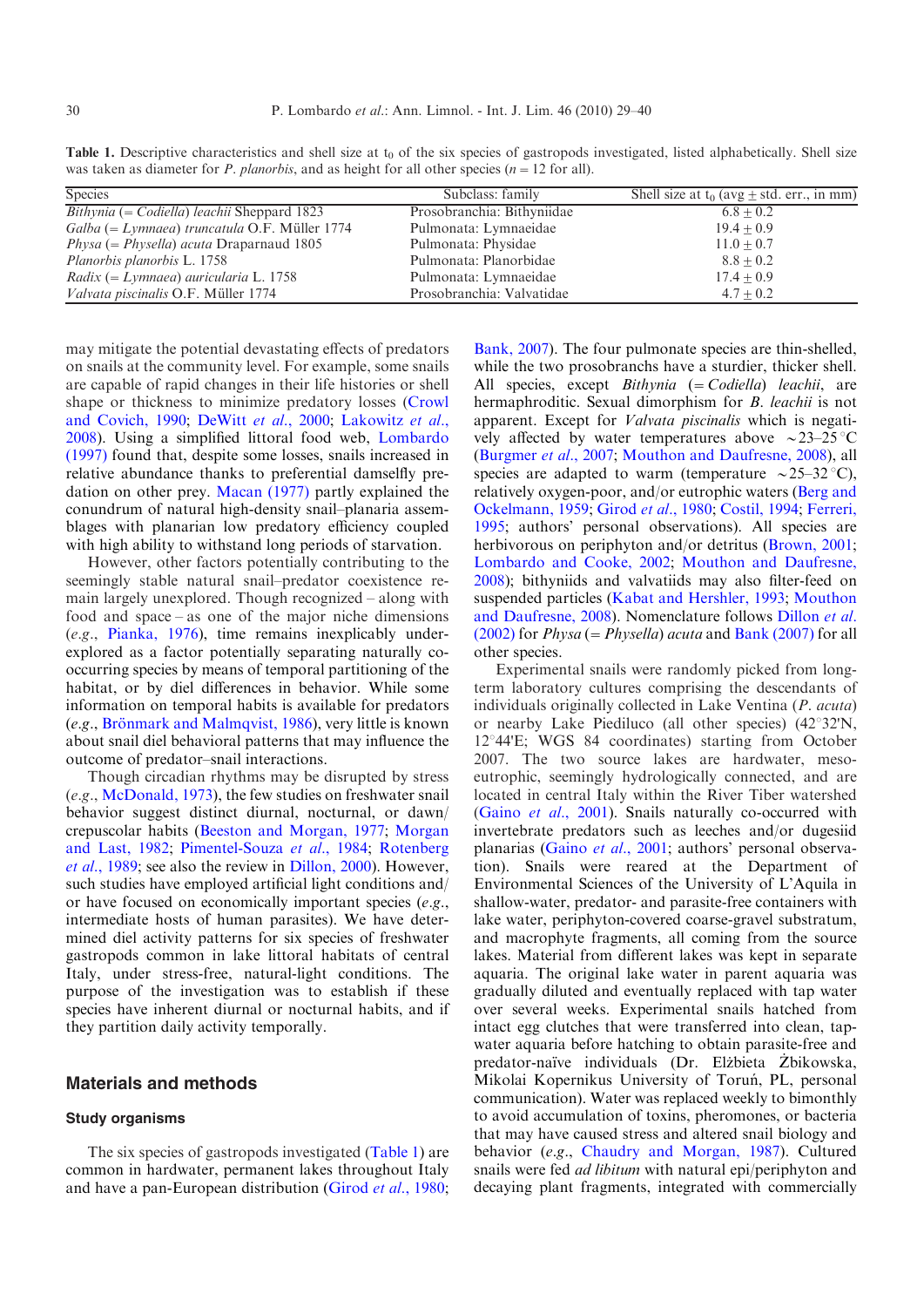<span id="page-2-0"></span>Table 2. The four modes used to categorize snail activity, listed from most inactive (top) to most active (bottom). Snails were considered inactive when observed as either inact– or inact+, and active when observed as either act– or act+.

| Activity mode | Description                                                                                                                                                                                                                 |  |  |
|---------------|-----------------------------------------------------------------------------------------------------------------------------------------------------------------------------------------------------------------------------|--|--|
| $inact-$      | Absence of any perceived movement and body completely withdrawn into shell with operculum closed shut                                                                                                                       |  |  |
|               | (prosobranchs), or shell aperture closely adhering to the substratum (pulmonates)                                                                                                                                           |  |  |
| $inact+$      | Absence of any perceived movement, but body not completely withdrawn into shell (head and tentacles partly<br>visible from above); snail apparently "sleeping" or resting, sometimes with production of feces ("digestion") |  |  |
| $act-$        | Snail in some perceived movement as "act $+$ " (described below), but at a markedly lower degree<br>of movement/activity                                                                                                    |  |  |
| $act+$        | Very evident movement (roaming; sliding upside down at the water surface; crawling above water level);<br>active foraging/scavenging with or without locomotion (radular/tentacle movement); oviposition                    |  |  |

available lettuce and 5%-Spirulina-enriched flake food for aquarium fish to supplement proteins and vitamins. Laboratory-reared snails adapted quickly to fish food, and became able to detect and consume flakes within minutes from addition. Rearing aquaria were placed near a large window facing W, whose adjustable blinds were regulated daily to avoid exposure to direct sunlight and to minimize fluctuations in temperature, which otherwise followed seasonal trends. Cultured snails remained thus exposed to natural daylight and photoperiod since hatching. Species-specific general behavior of laboratory-reared snails did not change appreciably in time, or from fieldcollected parent individuals. Mortality in all aquaria remained very low through the experiment period.

#### Experimental setup

The experiment was carried out in an indoor locale in suburban Rome, Italy (41 $\degree$ 43'N, 12 $\degree$ 21'E). A subsample of several individuals was moved from L'Aquila to Rome in early March to acclimatize to the ambient conditions of the experimental locale. Water temperature, tap water quality, natural photoperiod and irradiance, westerly exposure to natural sunlight, and quantity and quality of food provided were similar in the long-term culturing locale in L'Aquila and in the pre- and experimental locale in Rome. Fifteen-to-eighteen adult individuals of each snail species were randomly picked up from the Rome subsample aquaria 24 h before the beginning of the experiment, transferred into a small container with  $\sim$ 1 L of tap water, and transported to the experimental locale, where they were left to reach ambient temperature overnight in moonlit, natural darkness. Snails were fed a mixture of lettuce leaves, periphyton, and commercial fish flake food *ad libitum*.

The next morning, 72 glass jars were each filled with 125 mL of tap water and placed in 6 rows  $\times$  12 columns on a white-surface desk alongside a large unobstructed window facing WNW. Jars received diffuse natural daylight from dawn through dusk. Midday light irradiance at the jar water surface was  $\sim$ 70–120  $\mu$ mol.m<sup>-2</sup>.s<sup>-1</sup>, simulating natural conditions in vegetated lake littoral zones at  $\sim$ 1 m of depth (P. Lombardo, unpublished data). Jars had been analytically cleaned before use with a 10% HCl

solution, followed by thorough rinsing with tap water, to eliminate preexisting chemical cues that may have influenced snail behavior. Tap water in the jars was left undisturbed for  $\sim$  14 h to lose excess chlorine and reach an equilibrium with ambient temperature. Snails were starved during this period. Water temperature in jars and in the snail-containing aquarium reached an equilibrium at  $\sim$ 19.6 °C at  $\sim$ 22:00.

At this time, twelve mid-size adults of each snail species (regardless of sex for B. leachii) were randomly picked from the transporting container and placed in the experimental jars following a modified Latin-square layout, in which each six-jar column (perpendicular to the window) was assigned randomly within each of two contiguous Latin squares, so that each square of  $6 \times 6$  jars featured one individual of each taxon per row and per column. Such a design allowed to equally distribute any small between-row difference in light irradiance among the six snail species. Each jar received one snail individual, which was initially placed at the jar center to standardize initial conditions. The remaining snails were left in the transporting container near the experimental jars, to monitor snail well-being and behavior under parallel, non-experimental conditions.

The activity of each snail individual was recorded following the scheme in Table 2 every 3 h starting from 0:00 (midnight) on 16 March (*i.e.*,  $\sim$  2 h after snail addition to jars) through 24 March 2009, spanning nine consecutive 24-h cycles. The degree of activity (act– and act+) was relative to each species, so that individuals of species naturally more active sensu latu (e.g., B. leachii, P. acuta) were proportionately more active than individuals for other species in the same activity mode; for example,  $act + P$ . *acuta* individuals were, on average, more active (e.g., mobile) than  $act+V$ . *piscinalis* individuals. Inactivity was defined as absence of any detectable body movement (including tentacle or radular movements) during 10–20 s of close visual inspection. Preliminary inspections lasting >30–40 s, especially at night, appeared to startle and "wake up" inactive snails and were avoided. Nighttime observations were made with the help of a small flashlight covered with a dark-red semitransparent plastic filter to minimize disturbance ([Peckarsky and Cowan,](#page-10-0) [1995](#page-10-0); [Tomba](#page-11-0) et al., 2001). Records for individuals which died during the 9-d investigation were excluded since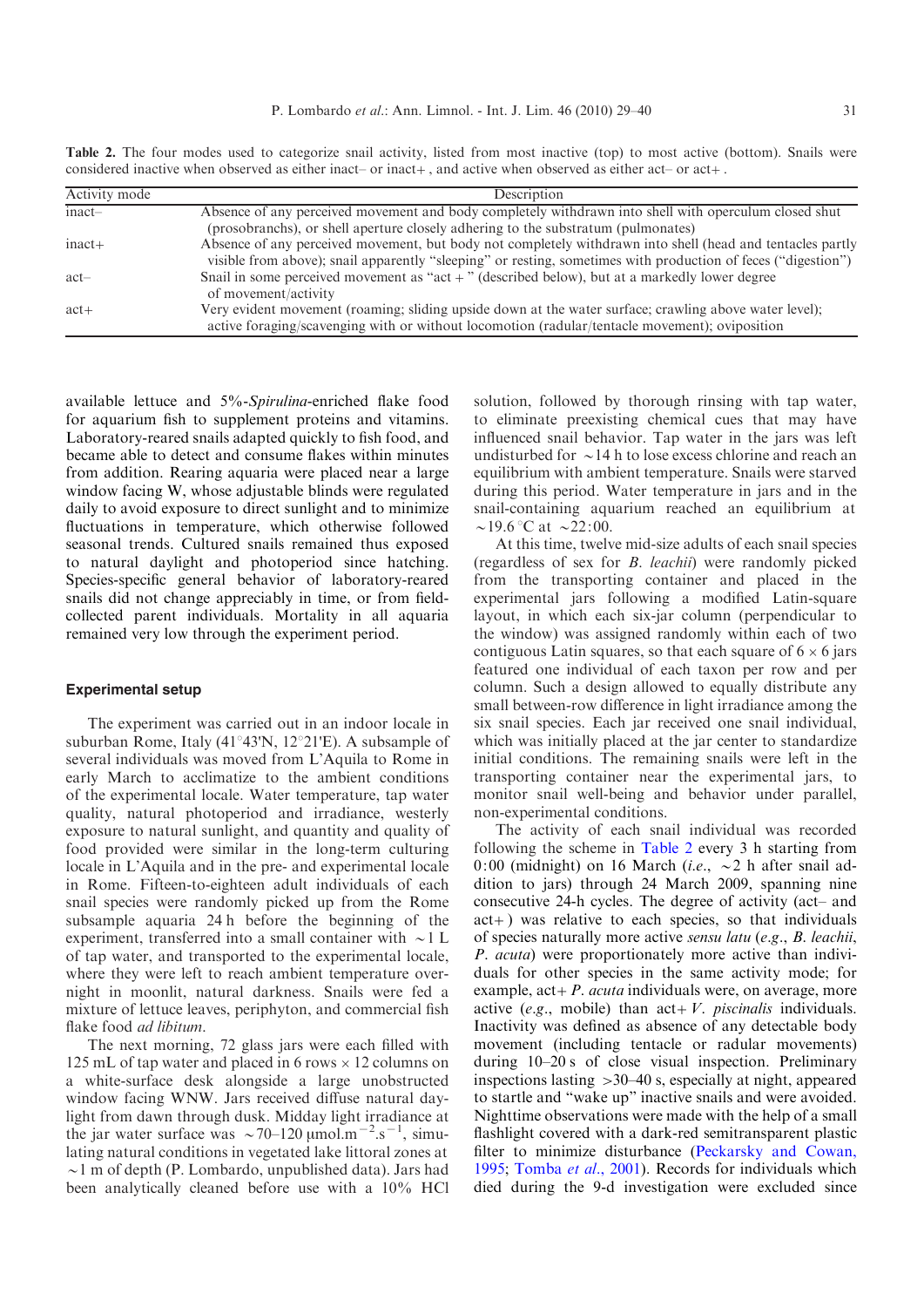<span id="page-3-0"></span>3–6 observation rounds before death; such individuals were thus maintained as replicates, but their activity data were averaged over a lower number of daily cycles.

Shell size of each snail individual was recorded at the beginning ( $t_0$ ) and end ( $t_F$ ) of the investigation with an electronic precision caliper (instrument error  $= 0.01$  mm). Shell size was determined as shell diameter for Planorbis planorbis, and as shell height for all other species. The number of egg masses produced by each individual was recorded at  $t_F$ . Surviving snails were returned to the culturing aquaria at the end of the experiment.

Each 3-h round of observations began with recording snail activity, avoiding any physical contact with the jars and direct flashlight beam (at night) on individual snails to prevent any influence on behavior, followed by determinations of water temperature and pH, and light irradiance at the jar water surface. In the few cases when indirect-beam flashlight was insufficient to discern snail behavioral mode reliably, the beam was oriented away from yet-to-beobserved individuals, and the activity mode observed in the first 2–4 s was recorded: inactive snails disturbed by a direct flashlight beam in preliminary trials appeared to "wake up" after 4–5 s; snails active at night did not change their behavior appreciably for the first 15–20 s after being hit by direct flashlight beam.

Physicochemical variables were determined with electronic equipment at one randomly chosen jar for each of three subblocks of contiguous jars (4 window-parallel rows  $\times$  6 columns). Water temperature was determined with a NIST-calibrated Traceable<sup>®</sup> minithermometer (instrument error =  $1^{\circ}C$ ), and pH was determined with a handheld pH-meter calibrated at circumneutral values at 20 °C (instrument error = 0.1 pH units). The small submergible probes minimized physical disturbance during reading. Water temperature and pH remained within the relatively narrow ranges of  $\sim$  16–20 °C and 7.9–8.3 units, respectively. Such ranges are unlikely to influence the biology of any of the snail species investigated ([Hodasi,](#page-10-0) [1976](#page-10-0); Girod et al.[, 1980;](#page-10-0) [Costil, 1994](#page-9-0); [Mouthon and](#page-10-0) [Daufresne, 2008;](#page-10-0) and authors' personal observations); therefore, water temperature and pH are not treated further in this study.

Light irradiance was determined with a sunlightcalibrated aerial quantum meter (instrument error  $\langle 1\% \rangle$ , measuring photosynthetically active radiation (PAR). The light meter was held just above the jars at  $\sim$  45 $\degree$  facing the window. Light:dark conditions followed the natural daylight cycle, around spring equinox (D:L  $\sim$ 12:12 h). The 6:00 and the 18:00 observation rounds corresponded to dawn and dusk conditions, respectively. Each complete round of observations and measurements was carried out in  $\sim$  12–15 minutes.

Food was added at regular 36-h intervals since 0:30 on day-1 (d<sub>1</sub> = t<sub>0</sub>). The 36-h interval allowed to have three alternating daytime and nighttime food additions, thus avoiding food-induced bias in diel activity patterns. Food consisted of a mixture of periphyton and fish food in flakes. The quantity of food added at each event was designed to allow leisurely feeding for the first  $\sim$  24 h and



Fig. 1. Light irradiance during the 24-h observation cycles, with observations carried out every 3 h starting at midnight (average  $\pm$  standard error;  $n=9$  for each time period). Lowercase letters identify different average values according to an SNK test ( $p \le 0.05$ ) performed after a significant one-way, type I ANOVA on log-transformed data  $(F=103.175, df=7.64,$  $p < 0.001$ ).

a brief 12-h period of starvation comparable for all species, and was thus tailored to each species based on preliminary trials. The 12-h starvation period was designed to avoid excess leftover that may have led to bacterial development in the jars, and to mildly stimulate snail response to the next feeding event, based on information in [Ter Maat](#page-11-0) et al. (2007). Response to food inputs was determined as changes in activity at 15-min intervals from just before food addition (at 12:30 or 0:30) through the next scheduled observation round. Foodaddition events were started 30 min after a regular observation round because snails were observed regaining their original activity mode within 10–20 min from mild disturbance in preliminary trials; the 30-min hiatus therefore allowed to have undisturbed snails at the first (pre-feeding) observation event. Individual snails were recorded only as active or inactive during the foodresponse observations to allow faster inspection rounds  $(\sim 10 \text{ min each})$ . Food addition did not cause appreciable alterations in pH.

#### Statistical analysis

Analysis was based on the times of occurrences in any given mode of each snail individual averaged over the 9-d experimental duration. The single value per individual obtained this way was thus a true replicate, avoiding the issue of temporal pseudoreplication (sensu [Hurlbert,](#page-10-0) [1984](#page-10-0)) that may stem from multiple observations on the same individuals. Taxon-specific analysis employed one-way, type I ANOVAs on such true replicates to test for differences among observation times. Such a method is deemed more robust than an otherwise equivalent nested design, in which individual daily observations would be kept as subreplicates [\(Gotelli and Ellison,](#page-10-0) [2004](#page-10-0)). Data were expressed as percent of total number of individuals, so that data transformation was not necessary ([Zar, 1998](#page-11-0)). Significant ANOVAs were followed by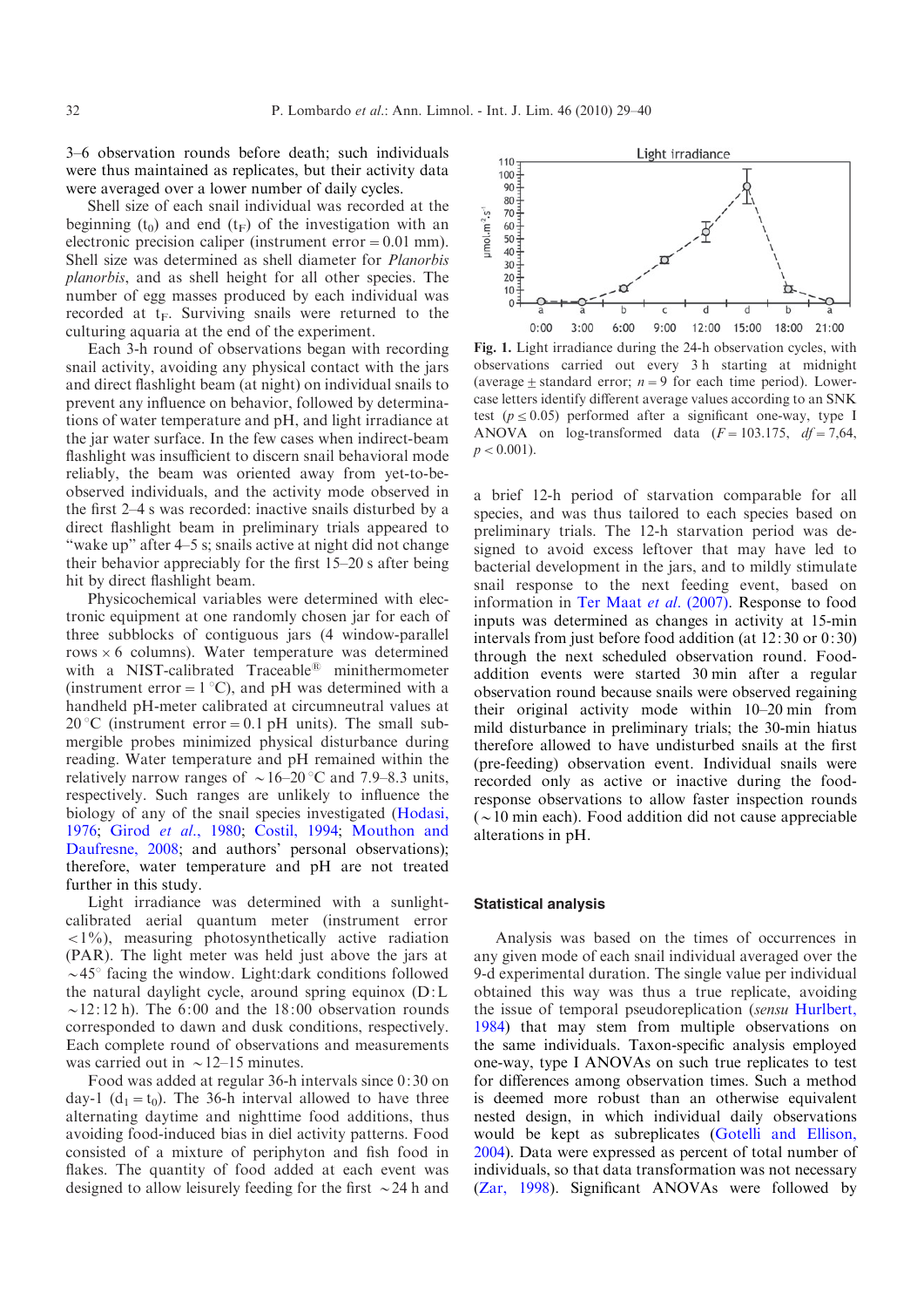<span id="page-4-0"></span>Table 3. Numerical characteristics of the six gastropod species at  $t_F$ . Shell size is as described in Table 1. For determinations of average values, n is given in the column at the left;  $nc = not$  calculable. Number of individuals per species at  $t_0$  was 12.

|                      | Number of surviving | Increase in shell                   | Number of egg-laying | Number of egg masses             |
|----------------------|---------------------|-------------------------------------|----------------------|----------------------------------|
|                      | individuals         | size at $t_F$ (avg $\pm$ std. err., | individuals          | laid per egg-laying              |
| <b>Species</b>       | at $t_F$            | as % of size at $t_0$ )             | by $t_F$             | individual (avg $\pm$ std. err.) |
| B. leachii           | 12                  | $2.8 + 1.4$                         |                      | $2.4 + 0.3$                      |
| G. truncatula        |                     | $2.3 + 0.4$                         |                      | $2.0 + 0$                        |
| P. acuta             |                     | $1.9 + 0.4$                         | Ħ                    | $4.7 + 0.7$                      |
| P. planorbis         | 12                  | $6.8 + 0.5$                         |                      | $3.3 + 0.6$                      |
| R. auricularia       |                     | $1.5 + 0.7$                         |                      | $1.8 + 0.4$                      |
| <i>V. piscinalis</i> |                     | $4.8 + 1.4$                         |                      | $4.0 + nc$                       |

Student-Newman-Keuls (SNK) multiple-comparison tests with  $p \le 0.05$ . Two-tailed paired t-tests were used to quantify the degree of activity  $(\text{act} + \text{act} +)$  at taxon level; paired tests were used to bypass the potential statistical shortcomings caused by the negatively correlated data ([Underwood, 1997](#page-11-0)).

Species-specific peak activity times were calculated as average angles on angle-transformed hourly data  $[x' = \frac{(360)^{-x}}{24}]$  with associated coefficients of angular concentration  $(r_c)$  ([Batschelet, 1965](#page-9-0), [1981](#page-9-0); [Zar, 1998](#page-11-0)); differences were tested with a second-order analysis of angles ([Hotelling, 1931\)](#page-10-0) as modified by [Lombardo and Cooke](#page-10-0) [\(2004\).](#page-10-0) Species-specific daily peak activity times significantly different from the group's average were determined as nonoverlapping peak time  $\pm$  pooled standard error ([Lombardo and Cooke, 2004\)](#page-10-0). Angular statistics proved unreliable for incomplete-cycle food addition data and were applied only to complete 24-h cycle data. Graphical rendition of diel data remained linear for clarity purposes.

Temporal changes in light irradiance were detected with a one-way, type I ANOVA followed by an SNK test  $(p \le 0.05)$  on log-transformed data (Bartlett's formulation:  $x' = log_{10}(x + 1)$ . Correlations between selected datasets used untransformed data because of analysis reliability when nonnormality is not extreme ([Zar, 1998\)](#page-11-0). For correlations, independence of activity data at subsequent 3-h observation times (e.g.,  $12:00$  and  $15:00$ ) was assumed based on the much-shorter activity bouts observed for all species in preliminary and experimental trials; feeding events were not used in correlations because of evident autocorrelation between subsequent 15-min-spaced observation times.

# **Results**

Light irradiance at the water surface exhibited evident day–night cycles, with full statistical separation among the three full-daylight  $(9:00, 12:00,$  and  $15:00$ ), the three fullnighttime  $(21:00, 0:00, \text{ and } 3:00)$ , and the twilight observation rounds (6:00 and 18:00) [\(Fig. 1\)](#page-3-0). Weather conditions were variable but overall benign; for example, conditions at 15:00 ranged from cloudless or mostly sunny skies (five events) to partly cloudy (three events) to overcast and light rain conditions (one event). All snail species grew slightly and laid eggs, and all but three

R. auricularia individuals survived through the 9-d experiment (Table 3).

All species exhibited the highest degree of activity during daytime (SNK separation in [Fig. 2\)](#page-5-0). B. leachii, P. acuta, and P. planorbis exhibited the highest daytime activity, with  $\sim$  70–80% of individuals recorded as active at peak activity times. These species also tended to be significantly active during full daytime (9:00 through 15:00), significantly inactive in full nighttime  $(21:00$  through  $3:00$ ), and at an intermediate degree of activity in twilight  $(6:00$  and  $18:00)$  (paired *t*-tests in [Fig. 2\)](#page-5-0). All species except R. auricularia were significantly active at 12:00 and all were significantly inactive at 3:00 (marginally so for P. acuta). R. auricularia never reached a significant level of activity (paired t-tests in [Fig. 2](#page-5-0)).

Pulmonate snails and *B. leachii* were rarely observed fully retracted in their shells *(i.e., mode inact–)*, while the operculate prosobranch V. piscinalis spent considerable time in such mode [\(Fig. 2](#page-5-0)). Despite the high individual variability, V. piscinalis was always observed significantly more frequently in mode inact– than all other species (SNK separation at  $p \le 0.05$  after significant one-way, type I ANOVAs for each time interval, with  $F \geq 3.668$  and  $p \leq 0.004$ ;  $df = 6$ , 48 for all). All species were often observed sliding upside down at the water surface (one of the active modes described in [Table 2\)](#page-2-0), and all pulmonates were observed crawling above the water surface, often staying there in mode inact+for some time, especially after food additions. Such individuals reentered the water medium shortly thereafter.

Snail activity was significantly, positively correlated with diel light irradiance for all species, though the level of significance was marginal for Galba truncatula ([Table 4](#page-6-0)). However, activity was not correlated with light conditions during the periods of highest irradiance and/or highest degree of activity (12:00 and 15:00).

The six gastropod species collectively exhibited an early-afternoon (12:54) daily peak in activity, but peak activity times differed significantly among the six gastropod species [\(Hotelling's \(1931\)](#page-10-0) second-order analysis of angles:  $F = 17.588$ ,  $p = 0.011$ ) ([Fig. 3\)](#page-6-0). B. leachii, P. planorbis and R. auricularia shared similar daily peak activity times, while  $P$ . *acuta*'s peak activity at  $14:02$  was the most (significantly) distinct from the group average. Coefficients of angular concentration (an inverse measure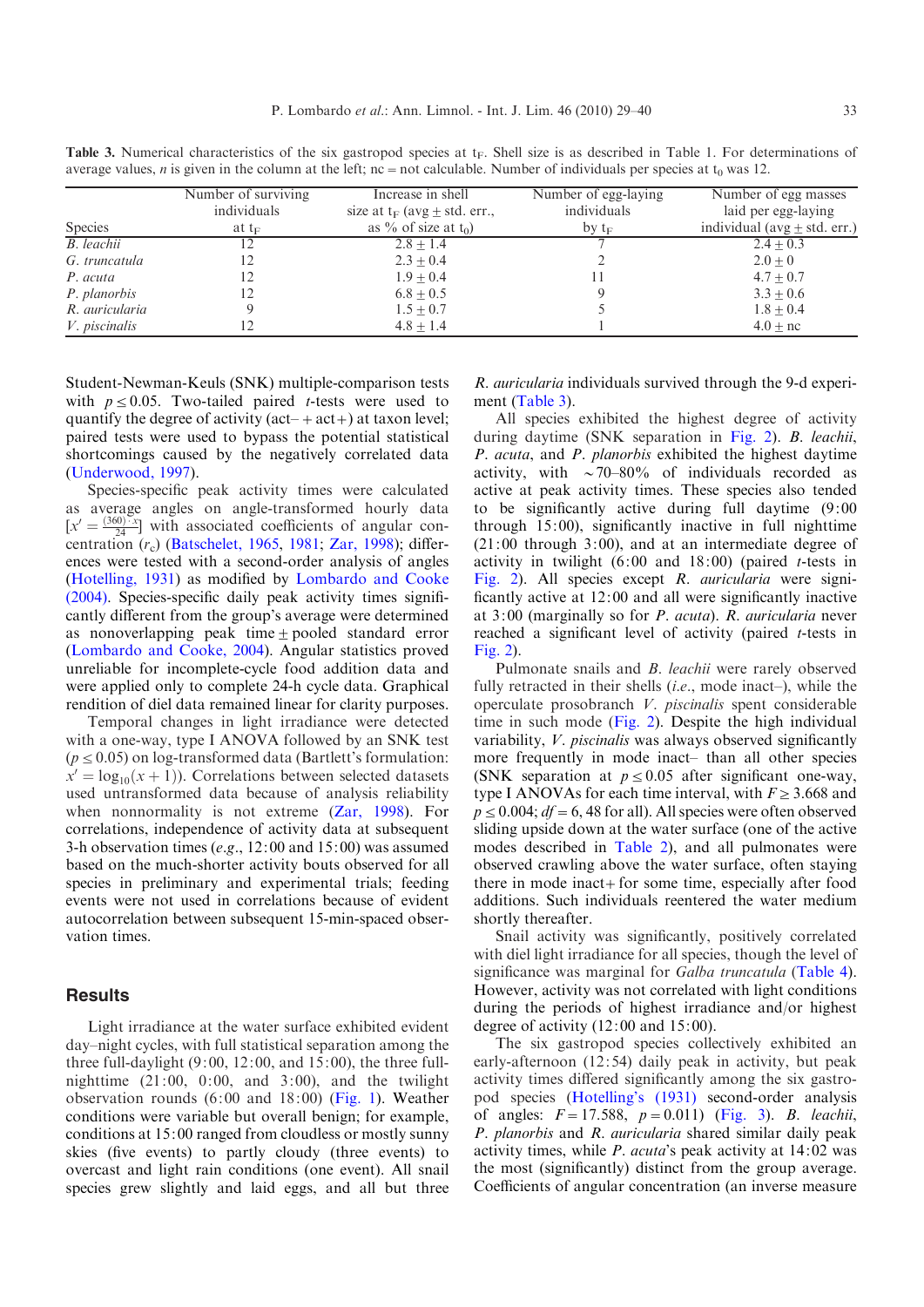<span id="page-5-0"></span>

Fig. 2. Average individual activity cycles, as proportion of occurrence in the given mode by 3-h observation interval, for the six species examined;  $n=12$  for each species in each time period. Standard error and statistical analysis are given for total "active"

of variability) were low for all species  $(r_c = 0.11-0.31,$ [Fig. 3](#page-6-0)).

Daytime food addition was associated with an increase in the level of activity only for P. planorbis (SNK separation in [Fig. 4\)](#page-7-0). B. leachii and P. acuta maintained a highly significant degree of activity through the daytime food addition event, while G. truncatula eventually slowed down to nonsignificant activity levels by the next observation round (paired t-tests in [Fig. 4](#page-7-0)). R. auricularia exhibited the slowest average response to daytime food addition ( $\sim 2\frac{1}{2}$  h after food addition, as significant degree of activity from nonsignificant values for the paired t-tests in [Fig. 4](#page-7-0)). Nighttime food addition caused an increase in the degree of activity (paired t-tests) for all species, either from significantly inactive to nonsignificant (B. leachii, G. truncatula, R. auricularia, and V. piscinalis) or from nonsignificant to significantly active (P. acuta and P. planorbis), though the increase was strong only for G. truncatula and P. acuta (SNK separation in [Fig. 4](#page-7-0)). P. acuta exhibited the quickest response to nighttime food addition (SNK separation after significant ANOVAs at each 15-min time interval; detailed results not shown). Nighttime activity was restored to pre-feeding levels  $\sim 1\frac{1}{2}$ 2 h after food addition for most species.

Response time of inactive (inact–+ inact+) snail individuals to food additions varied from  $\sim$  15 (*P. acuta*) to  $\sim$ 165 min (*V. piscinalis*), but between-species differences remained qualitative (one-way ANOVAs on log-transformed data:  $F_{\text{day}} = 0.262$ ,  $p = 0.93$ ,  $df = 5,44$ ;  $F_{\text{night}}=1.231, p=0.31, df=5,62$ , as did species-specific daytime *vs.* nighttime differences (two-tailed *t*-tests performed separately for each species using log-transformed data:  $t = 0.229-1.010$ ,  $p = 0.33-0.82$ ,  $df = 14-21$ ). However, nighttime response of inactive snails to food addition was significantly slower than daytime response when data were pooled (paired t-tests using log-transformed average values for each species:  $t = 5.342$ ,  $p = 0.003$ ,  $df = 5$ ). When fully retracted inside their shells with the operculum shut, B. leachii and especially V. piscinalis seldom responded to food additions within the  $2\frac{1}{2}$ h observation periods, while the individual response of inact– pulmonates was more variable; however, this behavior was not quantified.

## **Discussion**

Experiment-long shell growth and oviposition ([Table 3](#page-4-0)) recorded for all species suggest that the

mode  $(=act-$  and  $act+$ ); lower-case letters identify different average values according to SNK tests ( $p \leq 0.05$ ) performed after significant one-way, type I ANOVAs. Significant differences between proportions of active  $(\text{act} + \text{act} +)$  and inactive occurrences (inact–+inact+), tested with two-tailed paired *t*-tests, are given at three levels of significance ( $\bigcirc = p < 0.10$ ,  $\circlearrowright \circ p < 0.05$ , and  $\circlearrowright \circ \circlearrowright = p < 0.01$ . Activity modes are described in [Table 2,](#page-2-0) and detailed statistical results are in Tables A1 and A2 (Online Material available at www.limnology-journal.org).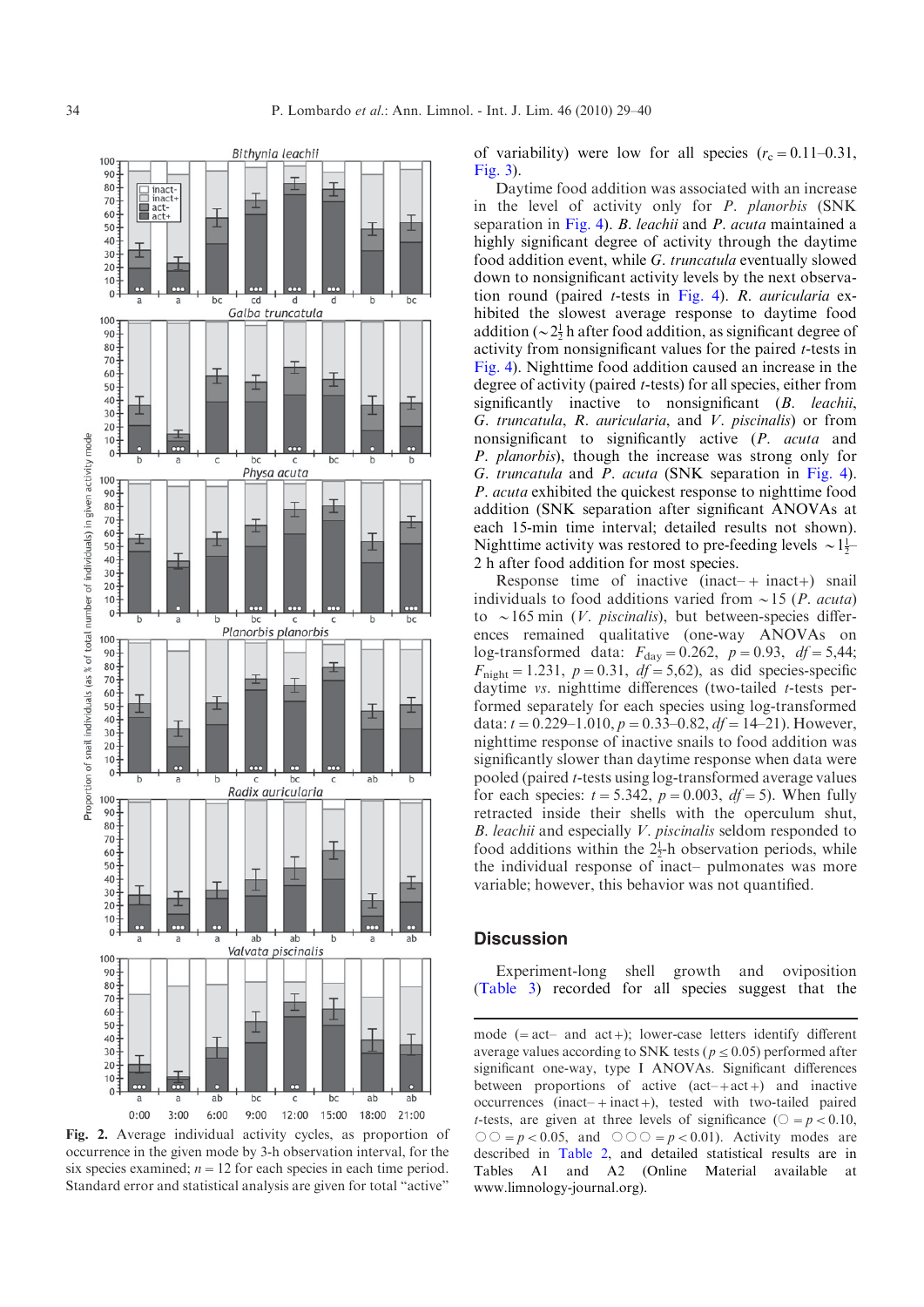<span id="page-6-0"></span>Table 4. Linear regressions between light irradiance and snail activity. For 24-h cycle analysis, average light irradiance was regressed against average activity (as % of individual occurrences in active mode) for each of the 3-h-spaced observation events ( $n=8$ ); analysis of the highest light irradiance used daily values at 12:00 and 15:00 ( $n=18$ ). For all regressions,  $df=n-2$ .

| <b>Species</b>       |       | Average values, 24-h cycles |       |       | Daily values, $12:00$ and $15:00$ |       |
|----------------------|-------|-----------------------------|-------|-------|-----------------------------------|-------|
|                      |       |                             | Trend |       |                                   | Trend |
| <b>B.</b> leachii    | 0.661 | 0.01                        |       | 0.099 | 0.20                              |       |
| G. truncatula        | 0.421 | 0.08                        |       | 0.111 | 0.18                              |       |
| P. acuta             | 0.626 | 0.02                        |       | 0.103 | 0.19                              |       |
| P. planorbis         | 0.755 | 0.02                        |       | 0.043 | 0.41                              |       |
| R. auricularia       | 0.902 | ${<}0.01$                   |       | 0.002 | 0.87                              |       |
| <i>V. piscinalis</i> | 0.714 | 0.01                        |       | 0.099 | 0.20                              |       |



Fig. 3. Daily peak activity times for the six gastropod species, calculated as average angular data  $\pm$  pooled standard error (left axis). The angular concentration  $(r<sub>c</sub>,$  right axis) is a measure of species-specific variability in behavioral activity, ranging from zero (maximum variability) to one (absence of individual variability) (after [Zar, 1998\)](#page-11-0). The horizontal dashed grey line identifies the group peak time (12:54) averaged over the six species (as angular grand average of species-specific averages, after [Zar, 1998](#page-11-0)). Daily peak activity times  $\pm$  pooled standard error not overlapping with the average group peak time of 12: 54 differ significantly from the group average (after [Lombardo and](#page-10-0) [Cooke, 2004\)](#page-10-0). Taxa are identified by genus initial followed by the first three letters of the species name; full names are in [Table 1](#page-1-0).

experimental conditions, including the 36-h food additions with the deliberate  $\sim$ 12-h pre-feeding starvation period, were not stressful. Based on qualitative observations in the 1-L "leftover" container and in culturing aquaria, the low degree of oviposition of G. truncatula and V. piscinalis ([Table 3\)](#page-4-0) appeared to be associated with seasonal reproductive cycles. Absence of jerky movements by active snails, rare long-term wandering above the water line by pulmonates, and rare complete withdrawals into shells also indicate minimal or absent stress [\(Turner](#page-11-0) et al., 1999; [Hourdin](#page-10-0) et al., 2006; Ms. Sarah Rid, University of Konstanz, personal communication). Short-term crawling just above the water level, with snails voluntarily reentering the jar water by the next observation round, appeared to be most often post-feeding moments of rest, and was not interpreted as a response to stress. Based on general behavior in culturing and leftover aquaria, the sometimes several hours spent by V. piscinalis without any movement and fully retracted in their shell (inact– mode) appeared to follow long activity periods (spent mainly foraging), and were similarly not interpreted as a sign of stress. Experiment-wide mortality was limited to three R. auricularia individuals, also supporting the interpretation of general absence of stress in the experimental jars. The cause for the three R. auricularia deaths remains unknown, as such individuals did not behave unusually or differently from fellow R. auricularia individuals until shortly (i.e., for 2–5 observation rounds) before their deaths, and we remain unable to ascertain any cause–effect relationship between the low degree of activity ([Fig. 2](#page-5-0)) and the experiment-related mortality of R. auricularia.

All six species exhibited evident diurnal habits ([Figs. 2](#page-5-0) and 3, Table 4), supporting the view that stress-free freshwater snails follow distinct, species-specific diel or dark–light activity cycles (e.g., [Beeston and Morgan, 1977;](#page-9-0) [Pimentel-Souza](#page-11-0) et al., 1984). Light was proven or inferred as a strong behavioral clue also in earlier investigations ([Pimentel-Souza](#page-11-0) et al., 1984; [Rotenberg](#page-11-0) et al., 1989; [Ter Maat](#page-11-0) et al., 2007). However, absence of a fine-scale correlation between activity and light irradiance during the daily period of highest activity and irradiance (Table 4) suggests that short-term changes in albedo do not influence snail diel cycles. All species also exhibited high individual variability (e.g., low  $r_c$  values in Fig. 3), suggesting variability in individual conditions (e.g., hunger) and/or a high degree of phenotypic plasticity, supporting earlier results [\(Russell-Hunter, 1961](#page-11-0); [Perrin,](#page-10-0) [1986](#page-10-0); [Crowl and Covich, 1990;](#page-9-0) [Lakowitz](#page-10-0) et al., 2008). Despite high individual variability, all species (except R. auricularia) were significantly active for at least one time interval at or around noon (significant paired  $t$ -tests in [Fig. 2](#page-5-0)).

Independent, qualitative parallel observations in culturing aquaria and in the "leftover" small container suggest that most species feed during daytime through the early evening hours, then rest apparently digesting (production of feces) under or above the water level for a short time, before entering a short-lived "second wind" time of activity around midnight in which they seek sexual mates, eventually entering an apparent "deep sleep" by  $\sim$ 1:30–2:00. Such a qualitative behavioral pattern is reflected in the experimental results of a midday-toafternoon peak in activity ([Figs. 2](#page-5-0) and 3) followed by a period of "rest" at dusk and/or into the early evening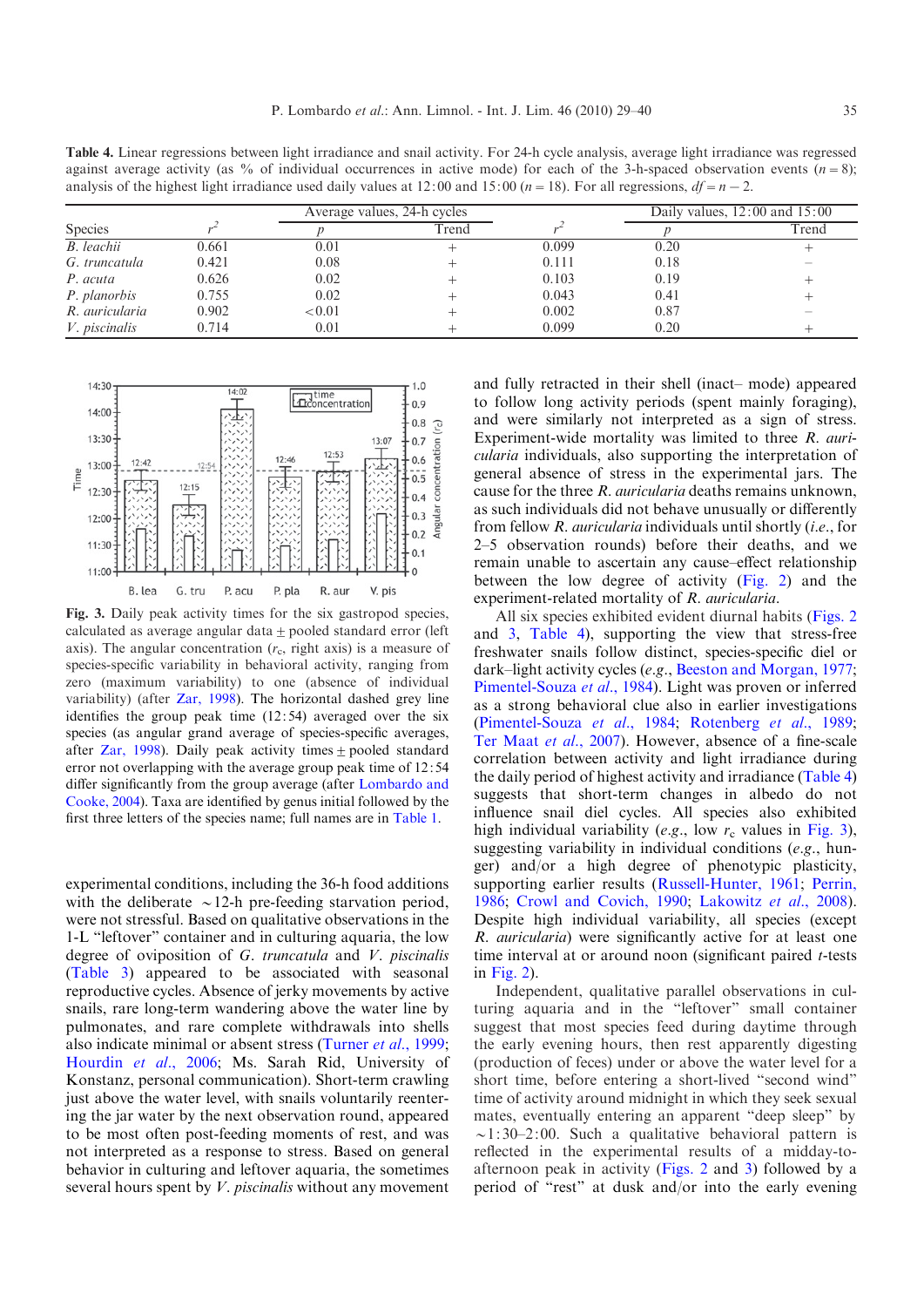<span id="page-7-0"></span>

Fig. 4. Occurrence in active mode (as % of total number of individuals; average  $\pm$  standard error) just before (12:30 or 0:30) and at 15minute intervals after daytime (left panels) and nighttime food addition (right panels), for the six species examined. Other explanations as in [Figure 2;](#page-5-0) detailed statistical results are in Tables A3 and A4 (Online Material).

hours, followed in turn by a reprise in activity at midnight before entering the quantitative moment of highest diel inactivity at 3:00 (SNK separation in [Fig. 2](#page-5-0)).

Response to daytime food addition remained mostly nonsignificant, either because most species were already highly active just before food addition (B. leachii, G. truncatula, P. acuta), or because individual response to food addition was highly variable (R. auricularia, V. piscinalis), resulting in nonsignificant statistical outcomes (t-tests and/or SNK separation in Fig. 4; between-species SNK separation at  $p \leq 0.05$  (not shown)). The species that were most active during daytime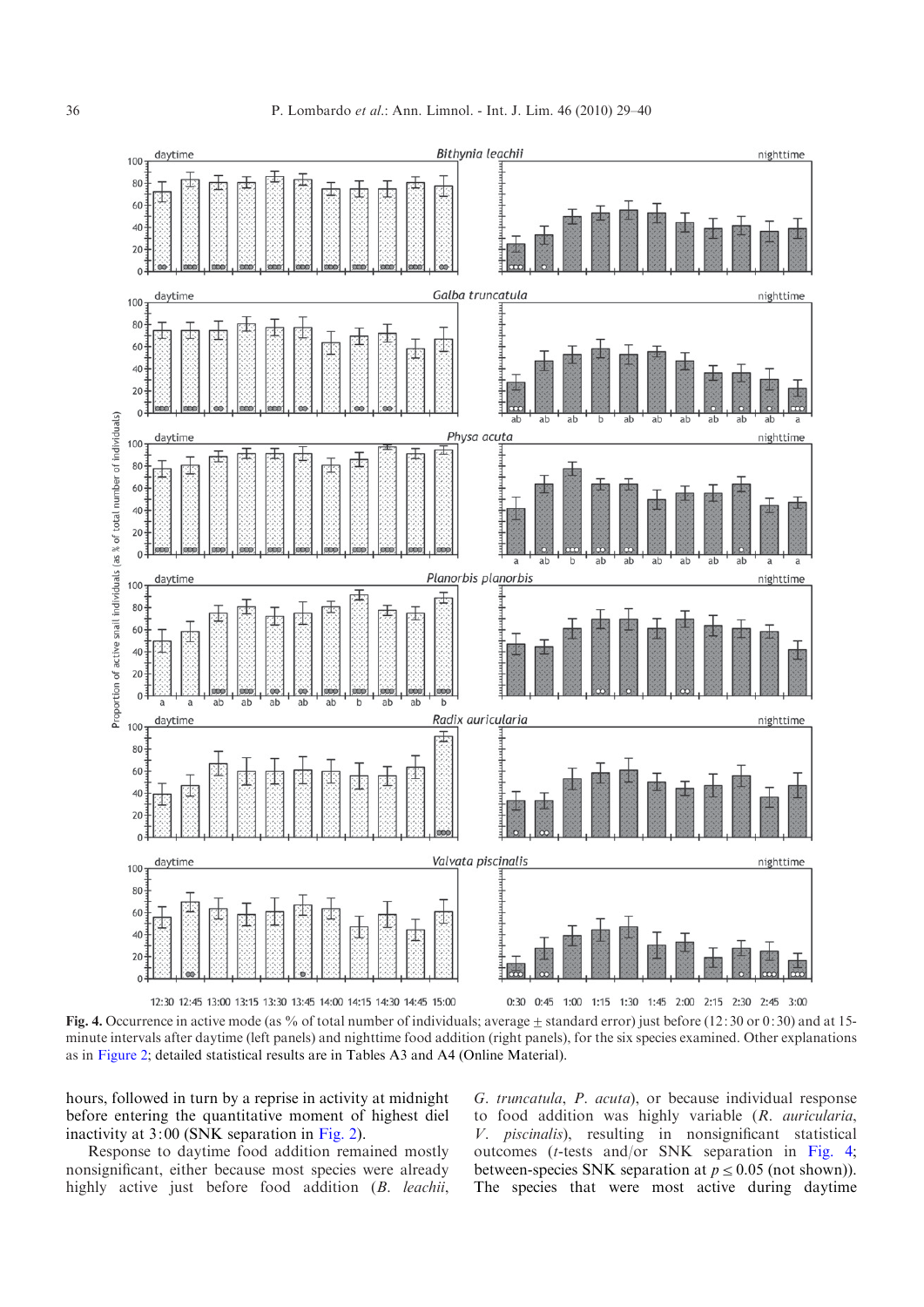(B. leachii, P. acuta, and P. planorbis) also remained highly active throughout the  $2\frac{1}{2}$ -h daytime food event period ([Fig. 4](#page-7-0)), suggesting that these species may readily take advantage of food, whether the latter is found via active pursuit or provided as pulse inputs (e.g., detritus or macrophyte fragments carried by water currents). *P. acuta* exhibited the quickest and most intense response to nighttime food addition, both as a significant increase in average activity within 15 min from food addition, and as average number of active individuals  $(\sim 78\%$  of total number of individuals) within 30 min from addition ( $t$ -tests and SNK separation in [Fig. 4](#page-7-0) and for betweenspecies comparisons; detailed results not shown). General activity patterns and response to food suggests that P. acuta may be the most opportunistic species among the six investigated, being capable of quickly exploiting food sources at any time of the day. However, the shortlived and/or mild response to nighttime food addition exhibited by most species ([Fig. 4](#page-7-0)), coupled with the "community-wide" significantly longer nighttime response  $(p=0.004$  for a paired *t*-tests using pooled data), strongly support the general diurnal activity patterns displayed by all species ([Figs. 2](#page-5-0) and [3\)](#page-6-0).

The activity patterns found in this study may reflect broader species-specific ecological characteristics which, in turn, may be related to community-level features such as interspecific competitive ability. For example, P. acuta is considered a poor competitor [\(Brown, 1982](#page-9-0); [Perrin, 1986;](#page-10-0) [Jokinen, 1987\)](#page-10-0) despite its high grazing effectiveness (e.g., [Lowe and Hunter, 1988](#page-10-0); [Lombardo, 2001;](#page-10-0) but see [Wojdak](#page-11-0) [and Mittelbach, 2007](#page-11-0)) and success in productive habitats at both local/regional (e.g., Girod et al.[, 1980,](#page-10-0) and authors' personal observations) and global scale [\(Dillon](#page-9-0) et al.[, 2002](#page-9-0)). P. acuta's high activity and quick response to food may translate into a high potential to exploit food, which may be exacerbated by its fast way of moving around (thus increasing access to food patches: [Lombardo](#page-10-0) [and Cooke, 2004](#page-10-0)). Similarly, P. acuta's high individual variability and daily activity peak significantly later than all other species [\(Fig. 3](#page-6-0)) may alleviate some of the competitive pressure by reducing interference-based interactions with co-occurring snail species. Though the hypothesis remains untested, such features may thus compensate for P. acuta's inherent poor competitive ability at least in food-rich (and hence often species-rich; e.g., [Jokinen, 1987;](#page-10-0) [Costil and Clement, 1996\)](#page-9-0) gastropod communities, which typically feature abundant physid populations (e.g., [Jokinen, 1987](#page-10-0); [Lombardo, 2005\)](#page-10-0). The high degree of activity also may be behind the apparent replacement of the native Physa fontinalis L. 1758 by the North American P. acuta in much of western and Mediterranean Europe ([Anderson, 2003](#page-9-0); [Cianfanelli](#page-9-0) et al., [2007](#page-9-0); García-Berthou et al., 2007); however, direct comparisons between these two physids are needed to support this hypothesis.

General low diel activity and related behavioral patterns of *V. piscinalis (e.g., high degree of time spent* with the operculum closed shut; short-lived response to nighttime food addition: [Figs. 2](#page-5-0) and [4](#page-7-0)) also suggest poor competitive abilities, a hypothesis consistent with [Mouthon and Daufresne's \(2008\)](#page-10-0) view that this species has failed to recover from acute thermal stress because of high competition for post-disturbance limited food resources. Low in situ abundance of the otherwise common V. piscinalis in central Italian lakes [\(Mastrantuono and](#page-10-0) [Mancinelli, 2005](#page-10-0); authors' personal observations), may be similarly related to poor competitive abilities, but specific studies are needed to verify this hypothesis.

Though it spent considerable less time in mode inact– than  $V$ . piscinalis,  $B$ . leachii also exhibited a poor (if any) response to food addition when in such mode, suggesting that the lowered competitive abilities resulting from such an "isolationist" behavior may be a trade-off for an effective antipredator defense. B. leachii's de facto invulnerability to predatory attacks by invasive invertebrate predators such as dugesiid planarias in specifically designed experiments (P. Lombardo, unpublished data) supports this hypothesis  $(V.$  *piscinalis* was not tested), as do earlier findings of a combination of operculum shutting and chemical predator recognition for B. tentaculata and/ or V. piscinalis as an effective defense against leech predation (Brönmark and Malmqvist, 1986; [Kelly and](#page-10-0) [Cory, 1987\)](#page-10-0). In general, active diurnal species may be more alert against diurnal predators and more vulnerable to nocturnal predators. Such a hypothesis is consistent with the predominantly behavioral antipredator defenses displayed by the most active, but structurally vulnerable, pulmonates tested in this study (P. acuta and P. planorbis)  $(e.g., Turner et al., 1999; but see DeWitt et al., 2000).$  $(e.g., Turner et al., 1999; but see DeWitt et al., 2000).$  $(e.g., Turner et al., 1999; but see DeWitt et al., 2000).$  $(e.g., Turner et al., 1999; but see DeWitt et al., 2000).$  $(e.g., Turner et al., 1999; but see DeWitt et al., 2000).$ B. leachii instead may resort to behavioral responses when active (e.g., by quickly retreating into the shell and shutting the operculum: Brönmark and Malmqvist, 1986) and to structural defenses when inactive (i.e., thick shell with operculum closed shut). The overall higher degree of activity, including at night ([Fig. 2\)](#page-5-0), exhibited by the otherwise structurally vulnerable P. acuta supports the hypothesis that this species strongly relies on behavioral antipredator defenses that require a certain degree of constant alertedness (e.g., crawling out of water, detaching from substratum, etc.: [Turner](#page-11-0) et al., 1999). However, studies specifically targeting a link between activity and antipredator defense are needed to test this hypothesis.

Their inherent diurnal habits may make the six species tested in this study particularly effective at shortcircuiting energy and nutrients within the benthic component of littoral food webs, while maintaining low standing crops of periphyton. In fact, periphyton heavily grazed upon by snails often responds with increased productivity despite sustained low standing crop ([Bourassa and Cattaneo,](#page-9-0) [1998](#page-9-0); Muñoz et al., 2000). Nutrient uptake by algae is higher in the light, with some leaking back into the water near dusk [\(Overbeck, 1962;](#page-10-0) [Soeder, 1965\)](#page-11-0). The consequent sustained demand for nutrients would retain much of the latter within the benthic compartment of the littoral zone, preventing phytoplankton from developing and thus maintaining high water clarity in the littoral zone. Periphyton is also favored over macrophytes for nutrient uptake from the water column (e.g., [Moeller](#page-10-0) et al., 1988),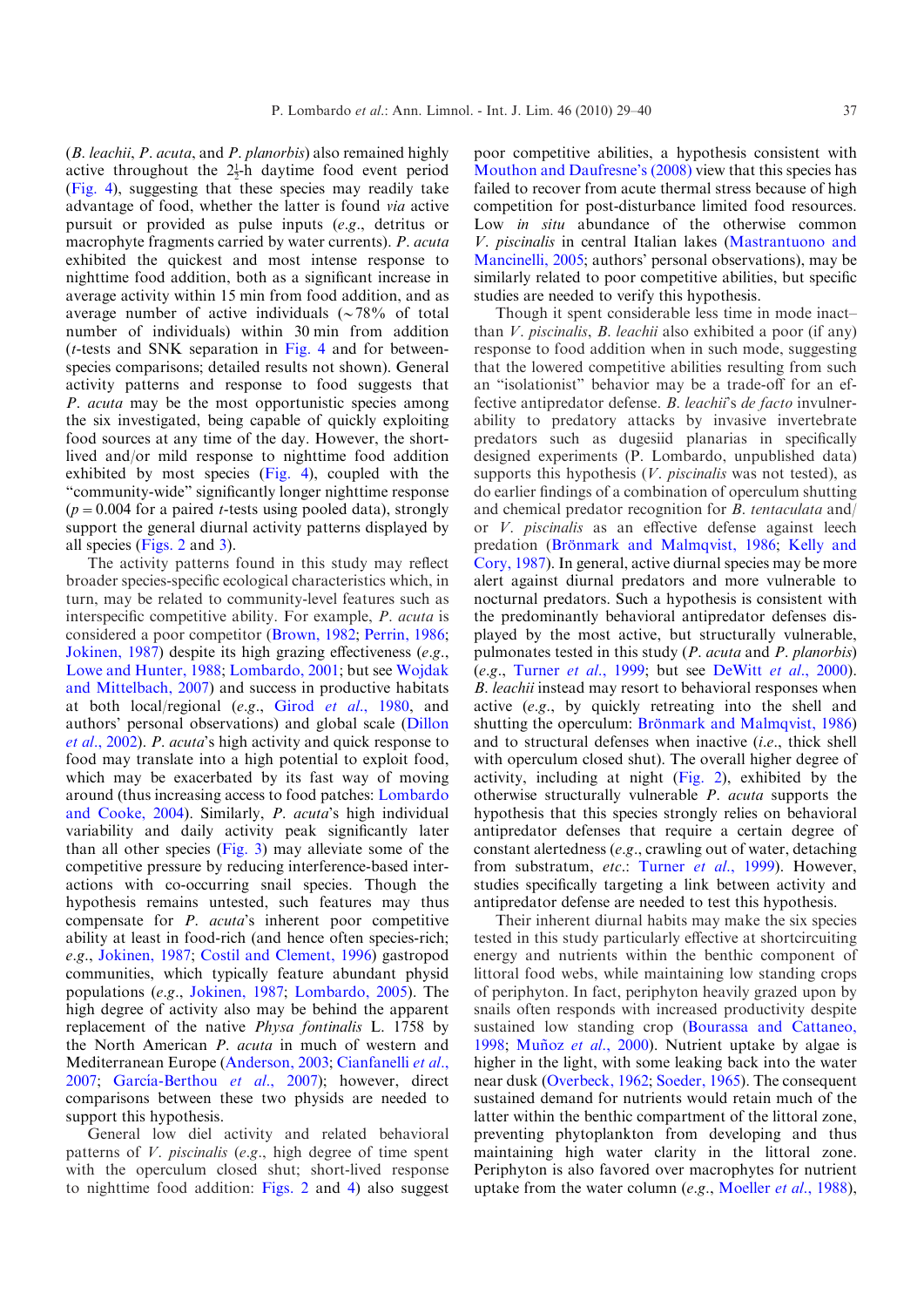<span id="page-9-0"></span>so that low periphyton biomass on macrophytes allows the latter to take full advantage of light and dissolved nutrients (Jones et al.[, 2000](#page-10-0); [Lombardo, 2005](#page-10-0)), allowing for a healthy, dense growth. Healthy macrophytes in well-lit, nutrient-rich waters also may further inhibit phytoplankton by producing more anti-algal allelochemicals ([Gross, 2003](#page-10-0)). Predominantly diurnal grazing on periphyton may then translate into higher periphyton and macrophyte productivity, as autotrophs would be stimulated at the time of maximum photosynthetic rate (thus accelerating nutrient recycling within the littoral, benthic community), but into higher biomass only of unpalatable macrophytes. Because macrophytes are central to sustained water transparency in shallow-water, nutrient-rich habitats (e.g., [Scheffer, 1998](#page-11-0)), heavy periphyton grazers with diurnal habits may effectively contribute to stabilize a macrophyte-dominated clear-water state even in otherwise phytoplankton-favoring nutrient-rich habitats. Physid commonness, high effectiveness as periphyton grazers (Jones et al.[, 1999](#page-10-0); [Lombardo, 2001\)](#page-10-0), and highly active (feeding) behavior (this study), suggest that P. acuta may indeed play a keystone role in macrophytebased littoral food webs, as suggested by [Lombardo](#page-10-0) [\(2001\),](#page-10-0) and more so than other snail species with similar diurnal habits.

Other aspects remain untested. For example, we tested individual snails in isolation, and the influence of neighboring conspecifics (or allospecifics) on individual behavior remains unknown. This aspect may be particularly important for *P. acuta*, given its more flexible habits and quicker response to stimuli ([Figs. 2–](#page-5-0)[4\)](#page-7-0) coupled with its typical occurrence in crowded populations and communities [\(Jokinen, 1987;](#page-10-0) [Lombardo, 2005;](#page-10-0) authors' personal observations). Increases in activity following external stimuli ([Fig. 4](#page-7-0)) suggest that P. acuta may be more active in multiple-individual communities than in isolation. If P. acuta in naturally crowded communities is indeed more behaviorally flexible and responds more quickly to stimuli than in isolation, its potential role as a keystone grazer in littoral communities and its anti-predator behavioral "sensitivity" may be even more pronounced than our investigation suggests. Also, the activity scale used in this investigation ([Table 2](#page-2-0)) was "standardized" across species, so that the effective degree of activity-related grazing pressure for the highly mobile, "fast" P. acuta may be even higher than this study suggests. In order to fully assess the ecological role of P. acuta and other freshwater snails in natural communities, we advocate more studies addressing the potential influence of temporal aspects on snail behavior and ecological characteristics.

Acknowledgements. We thank Ms. Daniela Giustini (UoLA) and Ms. Berit Kramer (NIVA, Oslo, Norway) for assistance with some hard-to-obtain literature, and Ms. Teresa Mastracci (UoLA) for assistance with lab and field activities. Criticism from two anonymous reviewers greatly improved the paper. We also thank Mr. Fabrizio F. Lombardo and Mrs. Teresa M. Abba` Lombardo for providing the experimental locale in Rome.

# **References**

- Anderson R., 2003. Physella (Costatella) acuta Draparnaud in Britain and Ireland – Its taxonomy, origins and relationships to other introduced Physidae. J. Conchol., 38, 7–21.
- Bank R.A., 2007. Fauna Europaea: Mollusca: Gastropoda Fauna Europaea version 1.3, available at http://www. faunaeur.org, last visited 2nd January 2010.
- Batschelet E., 1965. Statistical Methods for the Analysis of Problems in Animal Orientation and Certain Biological Rhythms, American Institute of Biological Sciences, Washington, DC.
- Batschelet E., 1981. Circular Statistics in Biology, Academic Press, New York.
- Beeston D.E. and Morgan E., 1977. The locomotor activity rhythm of a tropical freshwater prosobranch. J. Moll. Stud., 43, 453–454.
- Berg K. and Ockelmann K.W., 1959. The respiration of freshwater snails. J. Exp. Biol., 36, 690–708.
- Bourassa N. and Cattaneo A., 1998. Control of periphyton biomass in Laurentian streams (Québec). J. N. Am. Benthol. Soc., 17, 420-429.
- Brönmark C. and Malmqvist B., 1986. Interactions between the leech Glossiphonia complanata and its gastropod prey. Oecologia, 69, 268–276.
- Brönmark C. and Weisner S.E.B., 1992. Indirect effects of fish community structure on submerged vegetation in shallow, eutrophic lakes: an alternative mechanism. Hydrobiologia, 243/244, 293–301.
- Brown K.M., 1982. Resource overlap and competition in pond snails: an experimental analysis. Ecology, 63, 412–422.
- Brown K.M., 2001. Mollusca: Gastropoda. In: Thorp J.H. III and Covich A.P. (eds.), Ecology and Classification of North American Freshwater Invertebrates, 2nd edn., Academic Press, San Diego, 297–329.
- Burgmer T., Hillebrand H. and Pfenninger M., 2007. Effects of climate-driven temperature changes on the diversity of freshwater macroinvertebrates. Oecologia, 151, 93–103.
- Chaudry M. and Morgan E., 1987. Factors affecting the growth and fecundity of Bulinus tropicus. J. Moll. Stud., 53, 52–61.
- Cianfanelli S., Lori E. and Bodon M., 2007. Non-indigenous freshwater molluscs and their distribution in Italy. In: Gherardi F. (ed.), Biological Invaders in Inland Waters: Profiles, Distribution, and Threats, Springer, Dordrecht, 103–121.
- Costil K., 1994. Influence of temperature on survival and growth of two freshwater planorbid species, Planorbarius corneus (L.) and Planorbis planorbis (L.). J. Moll. Stud., 60, 223–235.
- Costil K. and Clement B., 1996. Relationship between freshwater gastropods and plant communities reflecting various trophic levels. Hydrobiologia, 321, 7–16.
- Crowl T.A. and Covich A.P., 1990. Predator-induced life-history shifts in a freshwater snail. Science, 247, 949–951.
- DeWitt T.J., Robinson B.W. and Wilson D.S., 2000. Functional diversity among predators of a freshwater snail imposes an adaptive trade-off for shell morphology. Evol. Ecol. Res., 2, 129–148.
- Dillon R.T. Jr., 2000. The Ecology of Freshwater Molluscs, Cambridge University Press, Cambridge.
- Dillon R.T. Jr., Wethington A.R., Rhett J.M. and Smith T.P., 2002. Populations of the European freshwater pulmonate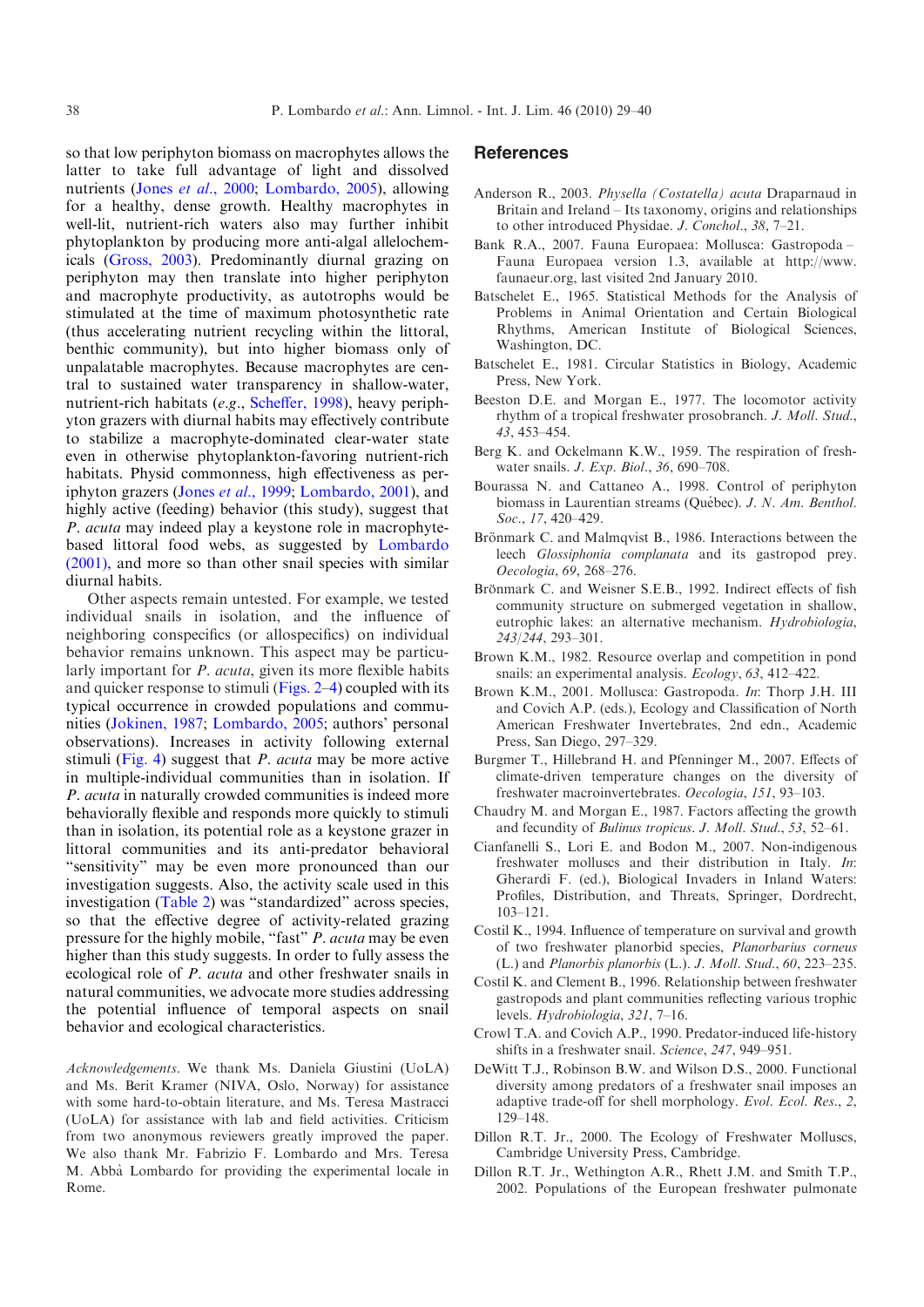<span id="page-10-0"></span>Physa acuta are not reproductively isolated from American Physa heterostropha or Physa integra. Invert. Biol., 121, 226–234.

- Ferreri D., 1995. Molluschi, irudinei, e turbellaria tricladi delle acque dolci della Provincia di Lecce. Thal. Salent., 21, 29–49.
- Gaino E., Cianficconi F., Corallini Sorcetti C., Lancioni T., Todini B., Rebora M., Chiappafreddo U., Bicchierai M.C. and Spinelli G., 2001. Lago di Piediluco: Monitoraggio della Fauna del Canneto (Poriferi e Macroinvertebrati), 1999– 2000. Unpublished report, Department of Animal Biology and Ecology, University of Perugia.
- García-Berthou E., Boix D. and Clavero M., 2007. Nonindigenous animal species naturalized in Iberian inland waters. In: Gherardi F. (ed.), Biological Invaders in Inland Waters: Profiles, Distribution, and Threats, Springer, Dordrecht, 123–140.
- Girod A., Bianchi I. and Mariani M., 1980. Guide per il Riconoscimento delle Specie Animali delle Acque Interne Italiane. 7. Gasteropodi, 1. (Pulmonata; Prosobranchia: Neritidae, Viviparidae, Bithyniidae, Valvatidae), CNR Publication # AQ/1/44, Consiglio Nazionale delle Ricerche, Verona.
- Gotelli N.J. and Ellison A.M., 2004. A Primer of Ecological Statistics, Sinauer, Sunderland.
- Gross E.M., 2003. Differential response of tellimagrandin II and total bioactive hydrolysable tannins in an aquatic angiosperm to changes in light and nitrogen. Oikos, 103, 497–504.
- Hodasi J.K.M., 1976. The effects of low temperature on Lymnaea truncatula. Zeits. Parasitenk., 48, 281–286.
- Hotelling H., 1931. The generalization of Student's ratio. Ann. Math. Statist., 2, 360–378.
- Hourdin P., Vignoles P., Dreyfuss G. and Rondelaud D., 2006. Galba truncatula (Gastropoda, Lymnaeida): effects of daily water level variations on the ecology and ethology of populations living upstream from a dam. Ann. Limnol. - Int. J. Lim., 42, 173–180.
- Hurlbert S.H., 1984. Pseudoreplication and the design of ecological field experiments. Ecol. Monogr., 54, 187–211.
- Jokinen E.H., 1987. Structure of freshwater snail communities: species–area relationships and incidence categories. Am. Malacol. Bull., 5, 9–19.
- Jones J.I., Young J.O., Haynes G.M., Moss B., Eaton J.W. and Hardwick K.J., 1999. Do submerged aquatic plants influence their periphyton to enhance the growth and reproduction of invertebrate mutualists? Oecologia, 120, 463–474.
- Jones J.I., Eaton J.W. and Hardwick K., 2000. The influence of periphyton on boundary layer conditions: a pH microelectrode investigation. Aquat. Bot., 67, 191–206.
- Kabat A.K. and Hershler R., 1993. The Prosobranch Snail Family Hydrobiidae (Gastropoda: Rissoidea): Review of Classification and Supraspecific Taxa, Smithsonian Contributions to Zoology #547, Smithsonian Institution Press, Washington.
- Kelly P.M. and Cory J.S., 1987. Operculum closing as a defence against predatory leeches in four British freshwater prosobranch snails. Hydrobiologia, 144, 121–124.
- Kesler D.H. and Munns W.R. Jr., 1989. Predation by Belostoma flumineum (Hemiptera): an important cause of mortality in freshwater snails. J. N. Am. Benthol. Soc., 8, 342–350.
- Lakowitz T., Brönmark C. and Nyström P., 2008. Tuning in to multiple predators: conflicting demands for shell morphology in a freshwater snail. Freshw. Biol., 53, 2184–2191.
- Lombardo P., 1997. Predation by Enallagma nymphs (Odonata, Zygoptera) under different conditions of spatial heterogeneity. Hydrobiologia, 356, 1–9.
- Lombardo P., 2001. Effects of freshwater gastropods on epiphyton, macrophytes, and water transparency under meso- to eutrophic conditions, Ph.D. Dissertation, Kent State University, Kent.
- Lombardo P., 2005. Applicability of littoral food-web biomanipulation for lake management purposes: snails, macrophytes, and water transparency in northeast Ohio shallow lakes. Lake Reserv. Manage., 21, 186–202.
- Lombardo P. and Cooke G.D., 2002. Consumption and preference of selected food types by two freshwater gastropod species. Arch. Hydrobiol., 155, 667–685.
- Lombardo P. and Cooke G.D., 2004. Resource use and partitioning by two co-occurring freshwater gastropod species. Arch. Hydrobiol., 159, 229–251.
- Lowe R.L. and Hunter R.D., 1988. Effects of grazing by Physa integra on periphyton community structure. J. N. Am. Benthol. Soc., 7, 29–36.
- Macan T.T., 1977. The influence of predation on the composition of fresh-water animal communities. Biol. Rev., 52,  $45 - 70$ .
- Mastrantuono L. and Mancinelli T., 2005. Littoral invertebrates associated with aquatic plants and bioassessment of ecological status in Lake Bracciano (Central Italy). J. Limnol., 64, 43–53.
- McDonald S., 1973. Activity patterns of Lymnaea stagnalis (L.) in relation to temperature conditions: a preliminary study. Malacologia, 14, 395–396.
- Moeller R.E., Burkholder J.M. and Wetzel R.G., 1988. Significance of sedimentary phosphorus to a submersed freshwater macrophyte (Najas flexilis) and its algal epiphytes. Aquat. Bot., 32, 261–281.
- Morgan E. and Last V., 1982. The behavior of Bulinus africanus: a circadian profile. Anim. Behav., 30, 557–567.
- Mouthon J. and Daufresne M., 2008. Population dynamics and life cycle of Pisidium amnicum (Müller) (Bivalvia: Sphaeriidae) and Valvata piscinalis (Müller) (Gastropoda: Prosobranchia) in the Saône River, a nine-year study. Ann. Limnol. - Int. J. Lim., 44, 241–251.
- Muñoz I., Real M., Guasch H., Navarro E. and Sabater S., 2000. Resource limitation by freshwater snail (Stagnicola vulnerata) grazing pressure: an experimental study. Arch. Hydrobiol., 148, 517–532.
- Overbeck J., 1962. Untersuchungen zum Phosphathaushalt von Grünalgen. III. Das Verhalten der Zellfraktionen von Scenedesmus quadricauda (Turp.) Bréb. im Tagescyclus unter verschiedenen Belichtungsbedingungen und bei verschidenen Phosphatverbindungen. Arch. Mikrobiol., 41, 11–26.
- Peckarsky B.L. and Cowan C.A., 1995. Microhabitat and activity periodicity of predatory stoneflies and their mayfly prey in a western Colorado stream. Oikos, 74, 513–521.
- Perrin N., 1986. Les paramètres du cycle vital de Physa acuta (Gastropoda, Mollusca) en milieu expérimental. Rev. Suisse Zool., 93, 725–736.
- Pianka E.R., 1976. Competition and niche theory. In: May R.M. (ed.), Theoretical Ecology, Principles and Applications, Blackwell Scientific Publications, Oxford, 114–141.